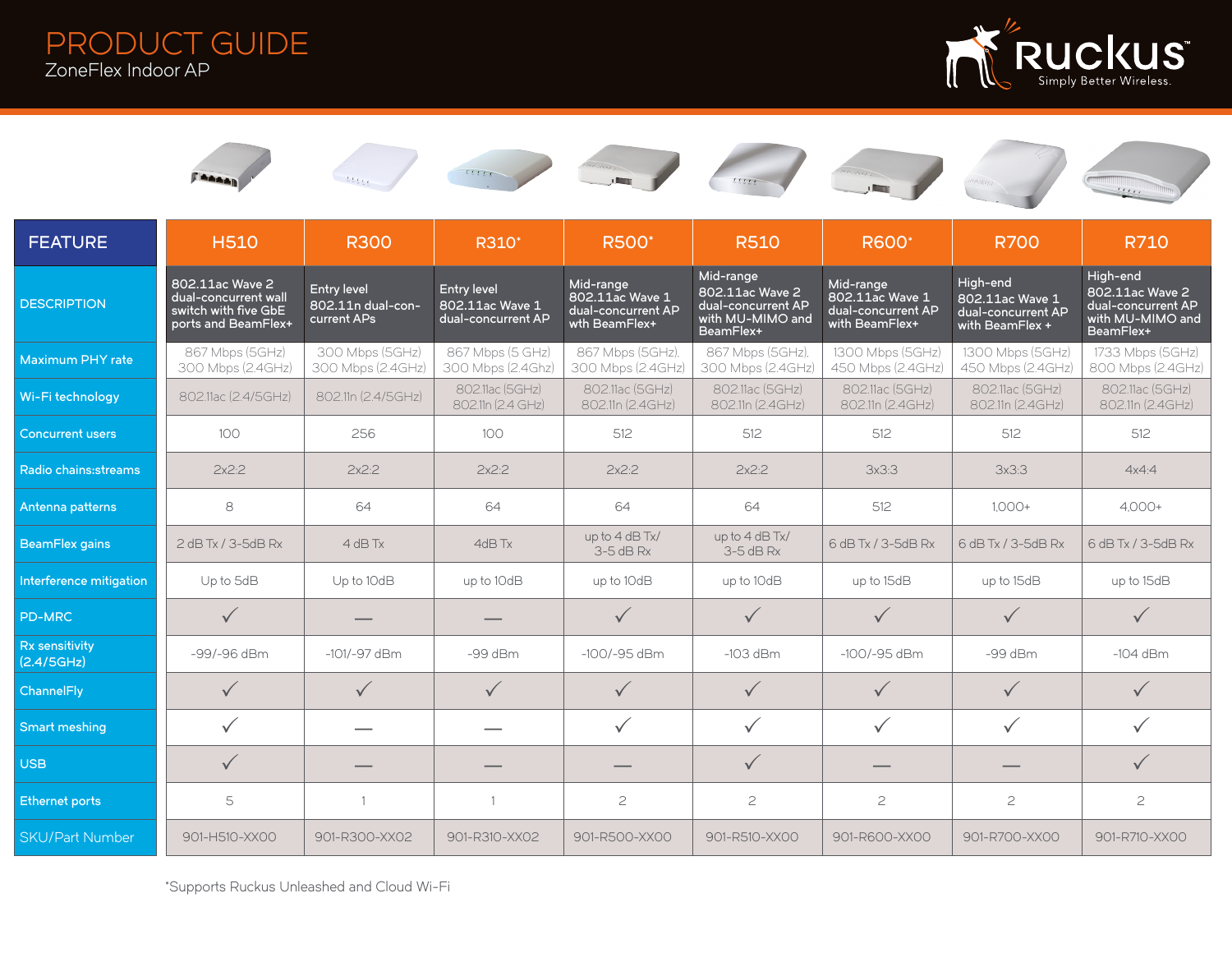



| <b>FEATURE</b>               | T300 <sup>*</sup>                                                                   | <b>T301 Series*</b>                                                                 | T710                                                          | <b>ZF7781CM</b>                      | <b>P300</b>                            |  |
|------------------------------|-------------------------------------------------------------------------------------|-------------------------------------------------------------------------------------|---------------------------------------------------------------|--------------------------------------|----------------------------------------|--|
| <b>DESCRIPTION</b>           | Enterprise class 802.11ac AP<br>with integrated omni or external<br>antennas (5GHz) | Enterprise class 802.11ac AP with<br>120° or 30° directional integrated<br>antennas | High-end 802.11ac Wave 2 dual<br>concurrent AP with BeamFlex+ | High-end DOCSIS 3.0<br>802.11n AP    | Point-to-Point /<br>Multi-point bridge |  |
| Maximum PHY rate             | 867 Mbps (5GHz)<br>300 Mbps (2.4GHz)                                                | 867 Mbps (5GHz)<br>300 Mbps (2.4GHz)                                                | 1733 Mbps (5GHz),<br>800 Mbps (2.4GHz)                        | 450 Mbps (5GHz)<br>450 Mbps (2.4GHz) | 867 Mbps (5GHz)                        |  |
| Wi-Fi technology             | 802.11ac (5GHz),<br>802.11n (2.4GHz)                                                | 802.11ac (5GHz),<br>802.11n (2.4GHz)                                                | 802.11ac (5GHz)<br>802.11n (2.4GHz)                           | 802.11n (2.4/5GHz)                   | 802.11ac (5GHz)                        |  |
| <b>Concurrent users</b>      | 512                                                                                 | 512                                                                                 | 512                                                           | 500                                  |                                        |  |
| Radio chains: streams        | $2x^2:2$                                                                            | 2x2:2                                                                               | 4x4:4                                                         | 3x3:3                                | 2x2:2                                  |  |
| Antenna patterns             | 64                                                                                  | 8                                                                                   | $4.000 +$                                                     | $1.000 +$                            |                                        |  |
| <b>BeamFlex gains</b>        | 4dB Tx/ 3-4dB Rx                                                                    | 4dB Tx / 3-4dB Rx                                                                   | up to $6$ dB Tx/ $3-5$ dB Rx                                  | 6dB Tx / 3-4dB Rx                    |                                        |  |
| Interference mitigation      | up to 10dB                                                                          | up to 10dB                                                                          | up to 15dB                                                    | up to 15dB                           |                                        |  |
| <b>PD-MRC</b>                | $\checkmark$                                                                        | $\sqrt{}$                                                                           | $\checkmark$                                                  | $\checkmark$                         | $\checkmark$                           |  |
| Rx sensitivity<br>(2.4/5GHz) | $-100/-95$ dBm                                                                      | $-100/-94$ dBm                                                                      | $-104/-104$ dBm                                               | $-101/-96$ dBm                       | $-96$ dBm                              |  |
| ChannelFly                   |                                                                                     | $\sqrt{}$                                                                           | $\checkmark$                                                  |                                      |                                        |  |
| <b>Smart meshing</b>         |                                                                                     | $\checkmark$                                                                        | ✓                                                             |                                      |                                        |  |
| <b>Ethernet ports</b>        |                                                                                     |                                                                                     | $\overline{c}$                                                |                                      |                                        |  |
| <b>SKU/Part Number</b>       | 901-T300-XX01 or XX81 for E                                                         | 901-T301-XX01 or XX51 for S                                                         | 901-T710-XX01 or XX51 for S                                   | 901-7781-XXCM                        | 901-P300-XX01 or -XX02                 |  |

\*Supports Ruckus Unleashed and Cloud Wi-Fi